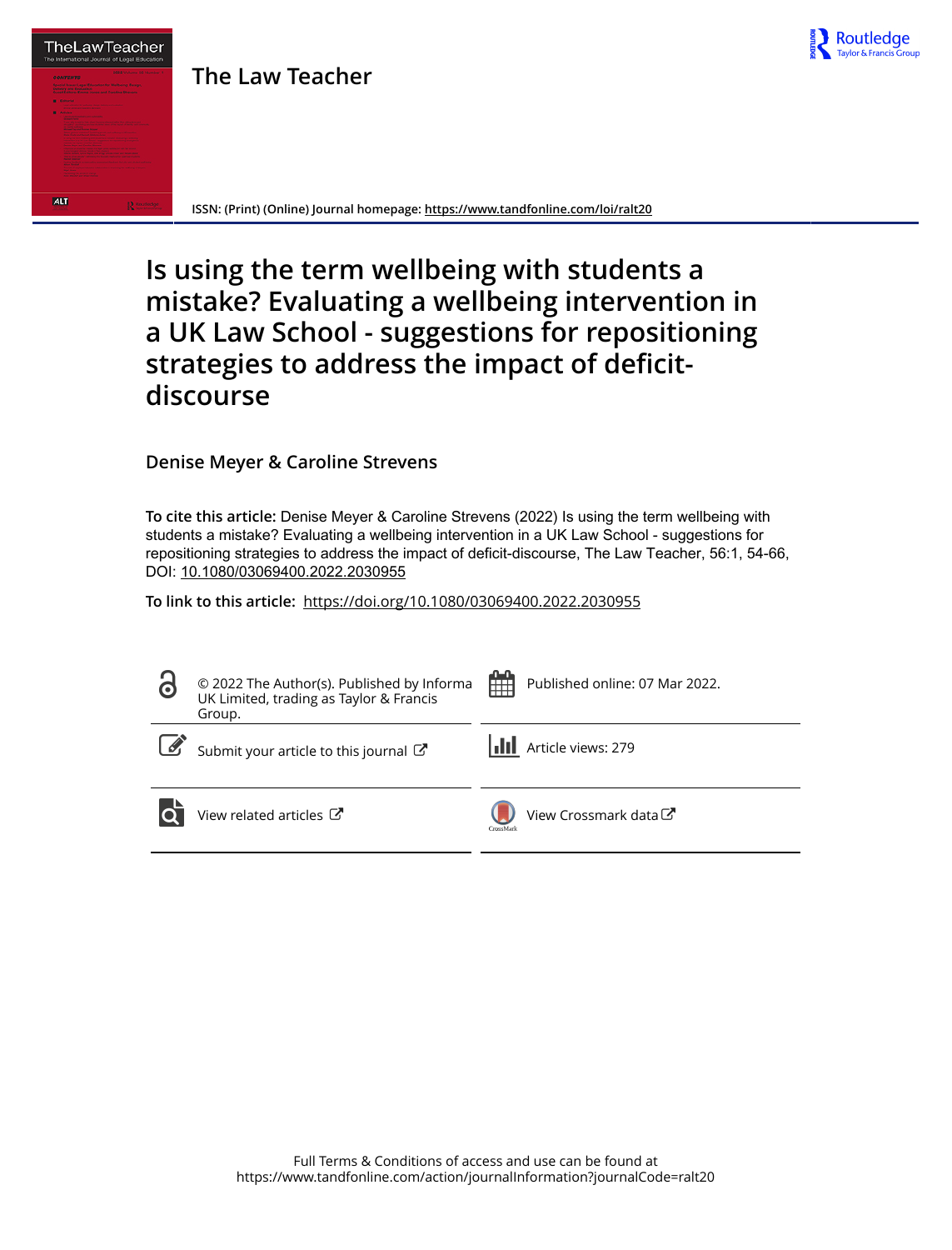

a OPEN ACCESS Check for updates

# **Is using the term wellbeing with students a mistake? Evaluating a wellbeing intervention in a UK Law School suggestions for repositioning strategies to address the impact of deficit-discourse**

Deni[s](http://orcid.org/0000-0001-9016-839X)e Meyer<sup>a</sup> and Caroline Strevens **D**<sup>[b](#page-1-1)</sup>

<span id="page-1-1"></span><span id="page-1-0"></span><sup>a</sup>Head of Wellbeing Student Wellbeing Service, University of Portsmouth, Portsmouth, England;<br>PEaculty of Business and Law, Portsmouth Law School, University of Portsmouth, Portsmouth **PFaculty of Business and Law, Portsmouth Law School, University of Portsmouth, Portsmouth,** England

#### **ABSTRACT**

This paper evaluates a curriculum-based and student co-created approach to improving student wellbeing and psychological resilience in a law school. The pilot employed an enhanced pedagogic framework informed by an evidence-based psychological literacy model compatible with self-determination theory (SDT). Level 4 students were introduced to a simple psychological model for recognising the role of emotion regulation in successful learning and the relevance to this of developing supportive connections and a sense of belonging within an inclusive learning community. Student "Wellbeing Champions" received further peer support and leadership training referencing this model and were then supported in developing the role primarily through community-building initiatives. Staff were also issued with a bespoke "Student Success" framework, encouraging them to support student motivation and success by incorporating activities for building relationships, creating a sense of community and belonging with safety to make mistakes, and scaffolding understanding of assessment and feedback. Recognising the limiting positions offered within a medicalised or deficit-focused narrative about wellbeing and mental health, the findings evaluate the effectiveness of the repositioning strategies represented within the pilot interventions, including a focus on learning success and leadership.

**KEYWORDS** Wellbeing; students; deficit-discourse; emotion regulation; repositioning

# **Introduction**

Student wellbeing and mental health is now widely recognised as an important focus for the attention of university leaders and educators, with the launch in May 2021 of an award scheme for the University Mental Health Charter "created by thousands of staff and students to shape a future in which everyone in higher education can thrive".<sup>1</sup> The Charter clarifies detailed principles to action the landmark Universities UK #Stepchange

© 2022 The Author(s). Published by Informa UK Limited, trading as Taylor & Francis Group.

This is an Open Access article distributed under the terms of the Creative Commons Attribution-NonCommercial-NoDerivatives License (http://creativecommons.org/licenses/by-nc-nd/4.0/), which permits non-commercial re-use, distribution, and reproduction in any medium, provided the original work is properly cited, and is not altered, transformed, or built upon in any way.

**CONTACT** Caroline Strevens and Caroline.strevens@port.ac.uk **□** Portsmouth Law School Faculty of Business and Law, University of Portsmouth, Richmond Building Portland Street, Portsmouth PO13 DE, UK <sup>1</sup>

<span id="page-1-2"></span><sup>&</sup>lt;sup>1</sup>Gareth Hughes and Leigh Spanner, "The University Mental Health Charter" (Student Minds, Leeds 2019). See for details of the Charter Programme and award scheme. [<https://www.studentminds.org.uk/charter.html>](https://www.studentminds.org.uk/charter.html%3E) accessed 9 February 2022.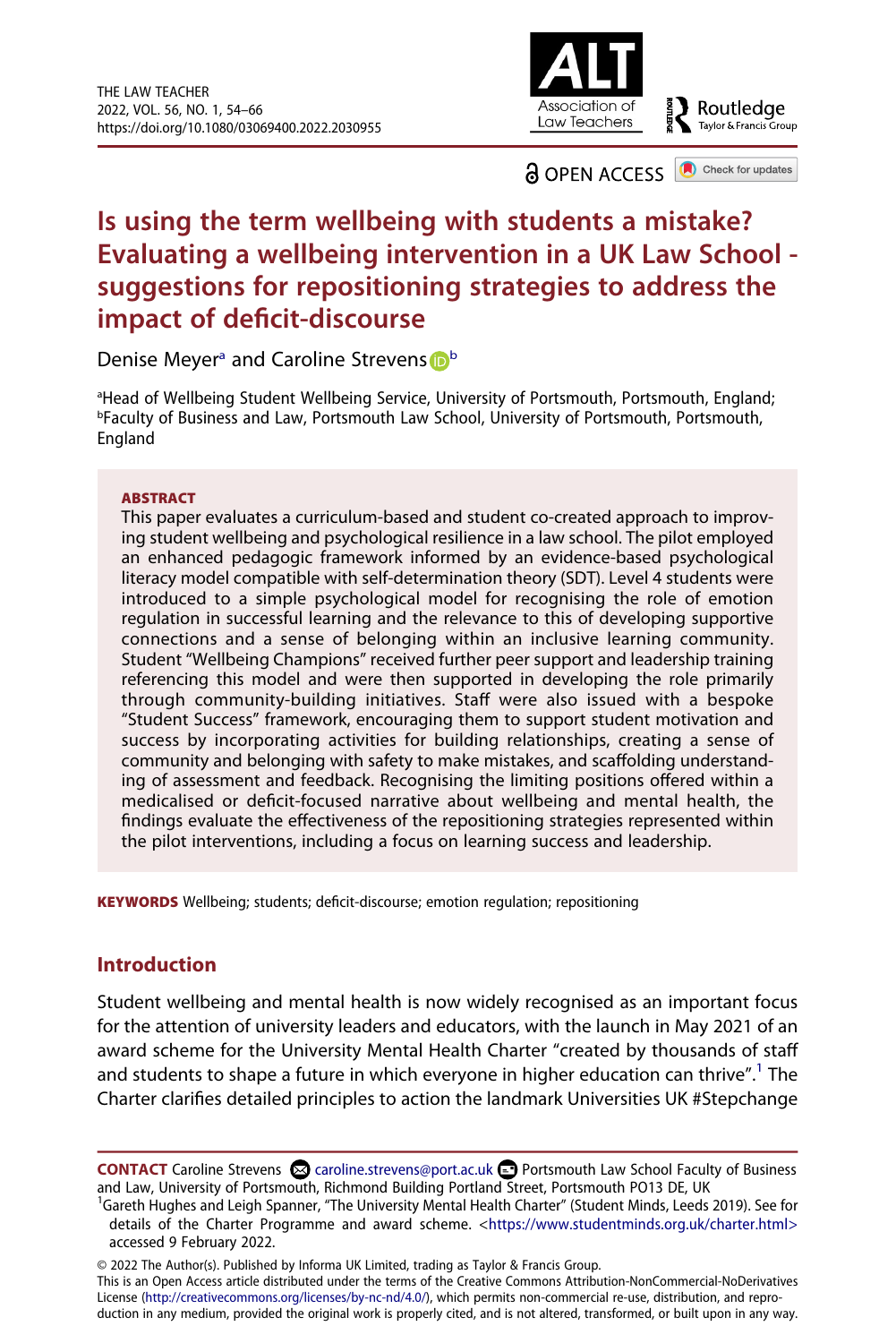framework, which advocated that universities "reconfigure themselves as health-promoting and supportive environments $n^2$  within a whole-institution approach to student mental health.

This paper outlines a collaborative innovation project compatible with these recommendations undertaken at a UK University Law School. Authors Professor Caroline Strevens, then Head of the Law School, and Dr Denise Meyer, Head of Wellbeing, at the University of Portsmouth, were awarded a Learning & Teaching Innovation grant building on their respective prior research and innovation work to run a pilot "wholeschool" intervention in the Law School starting in September 2019. Employing an enhanced pedagogic framework informed by an evidence-based psychological literacy model<sup>3</sup> compatible with self-determination theory<sup>4</sup> the proposed project was intended to develop students' psychological literacy and skills for personal resilience with a focus on building a sense of belonging within an inclusive learning community. Level 4 students were introduced to a simple psychological model for recognising the role of emotion regulation in successful learning and the relevance to this of developing supportive connections and a sense of belonging within an inclusive learning community. Student "Wellbeing Champions" received further peer support and leadership training referencing this model and were then supported in developing the role primarily through community-building initiatives. Staff were also issued with a bespoke "Student Success" framework, encouraging them to support student motivation and success by incorporating activities for building relationships, creating a sense of community and belonging with safety to make mistakes, and scaffolding understanding of assessment and feedback.

This paper provides further detail of the intervention, sets out the theoretical context for the project in more detail, clarifies the research methodology, and reports on its findings. It considers the project as a piece of applied discourse analysis, using the framework of positioning theory aiming to "shift the direction of inquiry from reflecting or representing the social world, to actively transforming it".<sup>5</sup> It is based on analysis of qualitative data gathered via two focus group conversations with students and a survey conducted at the conclusion of the first year of the pilot intervention and considers the discourses shaping the positions taken up by students, staff and researchers as part of their reflections on strategies for improving student wellbeing and resilience.

#### **Research method and intervention: pragmatic, co-created action**

This pilot project was conducted during the 2019/20 academic year, as a piece of practical action research<sup>[6](#page-2-4)</sup> planned and executed in collaboration with Law School staff and with student leaders from the student-led Law Society respectively.

<span id="page-2-0"></span><sup>&</sup>lt;sup>2</sup>Originally launched in 2017, the #Stepchange framework was updated in 2020 to 'Stepchange: mentally healthy universities' - see [<https://www.universitiesuk.ac.uk/what-we-do/policy-and-research/publications/step](https://www.universitiesuk.ac.uk/what-we-do/policy-and-research/publications/stepchange-mentally-healthy-universities%3E) [change-mentally-healthy-universities>](https://www.universitiesuk.ac.uk/what-we-do/policy-and-research/publications/stepchange-mentally-healthy-universities%3E) accessed 9 February 2022.

<span id="page-2-1"></span><sup>&</sup>lt;sup>3</sup>Paul Gilbert, *The Compassionate Mind* (1st edn, Hachette 2009).

<span id="page-2-2"></span>Edward L Deci and Richard M Ryan, "The General Causality Orientations Scale: Self-Determination in Personality"

<span id="page-2-3"></span><sup>(1985) 19</sup> Journal of Research in Personality 109. <sup>5</sup> Kenneth J. Gergen, "A Constructionist Conversation with Positioning Theory" in Bo Allesoe Christensen (ed), *The*  **Second Cognitive Revolution (Springer 2019) 78.** 

<span id="page-2-4"></span>Hilary Bradbury (ed), *Handbook of Action Research* (3rd edn, Sage 2015) 1.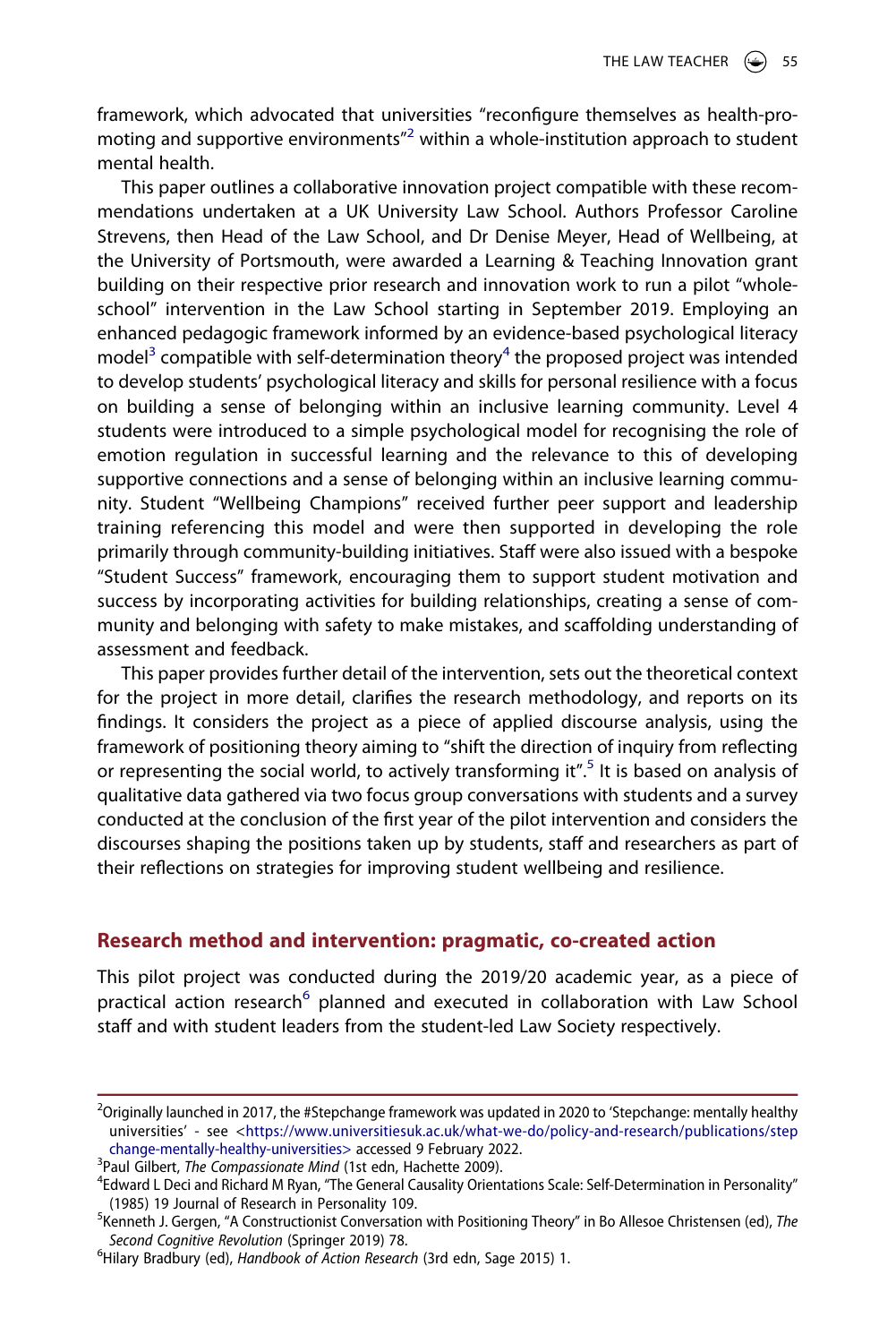The intervention in the Law School had two parts. The first comprised a continuation and enlargement of a curriculum intervention within a core Level 4 module that introduced law students to the notion of personal values, motivation and wellbeing. This annual lecture and supporting seminar, designed by Strevens as part of her research interest into intentional curriculum design for wellbeing underpinned by self-determination theory (SDT), was supplemented with activities conducted within group personal tutorials introducing Meyer's simple psychological literacy model<sup>7</sup> for recognising the role of emotion regulation in successful learning and the relevance to this of identifying personal values and developing supportive connections and a sense of belonging within an inclusive learning community.

Concurrently, we worked with leaders from the student-led Law Society to develop a new volunteer peer support/leadership role, "Law Wellbeing Champion". A group of six student volunteers, mainly at Level 6, balanced in terms of gender and including students from minoritised ethnic backgrounds, were introduced to the psychological model within the context of peer support and leadership training, and then supported in developing the role mainly through devising and delivering extracurricular initiatives and events aimed at building an inclusive student community in the Law School.

In March 2020 the global pandemic brought about seismic changes with an inevitable impact on the project. Teaching staff no longer had capacity to continue developing the project interventions and it was no longer possible to collect a meaningful "after" measure of wellbeing to provide an indication of the impact of the project. However, we were able to gather data from two focus groups in July 2020, where we reflected with students as collaborators on practical actions taken within this outlined action research. The first focus group comprised students who had undertaken the leadership training tailored for law students (WBC focus group) whereas the second focus group comprised Level 4 and Level 5 law students who had experienced the first school-wide intervention (L4&5 focus group).

The eight students across the two focus groups had slightly more female than male participants, and included international students and/or students from minoritised ethnicities. Students were asked to evaluate their experience of the pilot intervention, their coping strategies in the current challenging circumstances, and their recommendations for improving student wellbeing, resilience and inclusion. The discussions were run using Zoom, with an anonymous Mentimeter poll running simultaneously to capture anonymous comments and reflections. In accordance with the ethical approval the recordings were transcribed for analysis without referring to the identity of these students.

In addition, 63 students from the School of Law, representing a range of demographic backgrounds and year groups, were among those who completed an allstudent mixed method "Wellbeing in Difficult Times" (WiDT) survey as part of a separate piece of research into student wellbeing in the context of the pandemic. In addition to completing a battery of standardised measures relating to wellbeing, and belonging, survey participants could respond to open questions about their challenges and coping strategies during the pandemic; what they had learnt about themselves and their values; and their experience of the survey itself as an opportunity to reflect on their

<span id="page-3-0"></span> $^7$ Denise Meyer, "Emotion Regulation for Learning: Skills for addressing the anxiety epidemic in the classroom." (Workshop at the Advance HE Learning and Teaching Conference, University of Northumbria, 3 July 2019). See also note 21.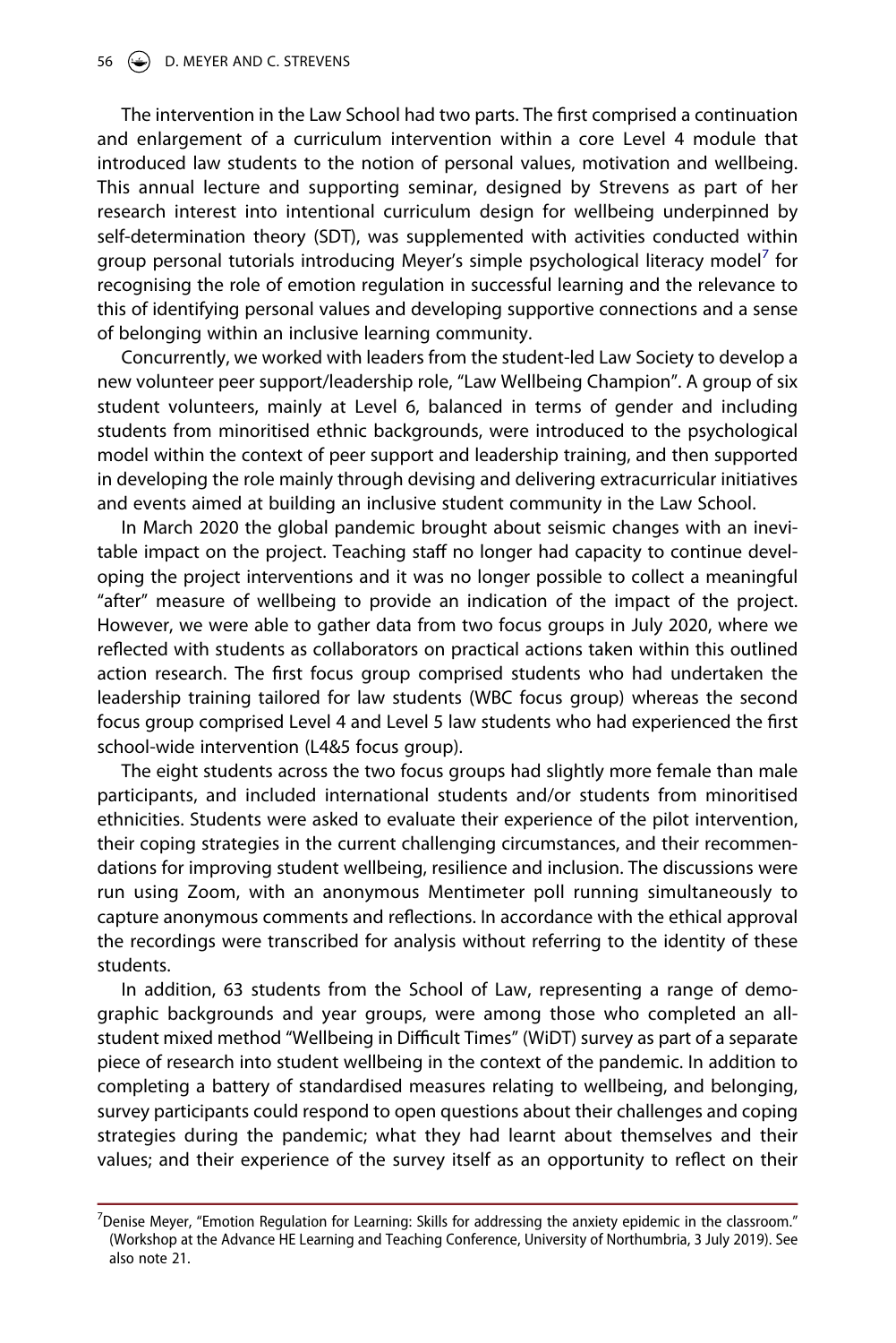wellbeing. The overall findings from the WiDT study are due to be reported elsewhere, but qualitative data from law student participants in the survey has been used to supplement the data from the focus groups as the basis for the analysis reported in this paper.

#### **Research design and theoretical underpinning**

Action research is a democratic and participative orientation to knowledge creation which "asks us to consider how we can act in intelligent and informed ways in a socially constructed world" – it is "about working towards practical outcomes, and also about creating new forms of understanding".<sup>8</sup> This paper serves as an extension of the reflection cycle within this piece of action research, drawing from a thematic analysis of the qualitative data collected and using the framework of positioning theory<sup>9</sup> to identify and consider the usefulness of the discourses shaping the positions taken up by students, staff and ourselves as action researchers when reflecting on strategies for improving student wellbeing and resilience in learning.

Positioning theory "recognises both the power of culturally available discourses to frame our experience and constrain our behaviour while allowing room for the person to actively engage with those discourses and employ them in social situations".<sup>10</sup> The theory suggests that we are both *positioned* by others – in direct interactions and/or by dominant cultural discursive practices – and also have a role in positioning ourselves, by claiming or resisting the positions offered. It thus offers a powerful framework, within social constructionist thought, for addressing issues of agency and change. Meyer has previously argued that:

 $\ldots$  the dominant discourses around student distress or psychological difficulty – invoking diagnostic and medical categories as well as equality and disability measures – arguably offer relatively limited and limiting, overly binary positions from which to address these issues and challenges.<sup>[11](#page-4-3)</sup>

We would add that the way in which this dominant deficit discourse feeds an "individualist presumption . . . [means we] fail to explore the broader circumstances in which actions are enmeshed" – as Gergen rightly argues, "If my job is boring and my boss a tyrant, why should I be treated for my feelings of depression? Why not change the workplace?".<sup>12</sup> Similarly, Strevens has also argued, with others, for the ethical imperative to recognise the location of law student distress within "the context of the neoliberal university ... as a way of resisting the potential injustices and de-humanising tendencies of that paradigm"[13](#page-4-5) quoting Parker in recognising the shaping power of discourse: "The ways that lawyers and academics talk and write about these issues are powerful – they create discourses that frame the way young lawyers see their situation, and the ways that the profession and public respond".<sup>14</sup>

<span id="page-4-0"></span><sup>&</sup>lt;sup>8</sup>Peter Reason and Hilary Bradbury, "Inquiry and Participation in Search of a World Worthy of Human Aspiration" in Peter Reason and Hilary Bradbury (eds), *Handbook of Action Research* (Sage 2001) 2. <sup>9</sup>

<span id="page-4-1"></span>B Davies and R Harré, "Positioning and Personhood" in Rom Harré and Luk Van Langenhove (eds), *Positioning* 

<span id="page-4-2"></span>*Theory (*Blackwell 1999).<br><sup>10</sup>Kenneth J. Gergen, "A Constructionist Conversation with Positioning Theory" in Bo Allesoe Christensen (ed),<br>The Second Cognitive Revolution (Springer 2019) 78.

<span id="page-4-3"></span><sup>&</sup>lt;sup>11</sup> Denise Meyer, "The Student Lifecycle: Pressure Points and Transitions" in Nicola Barden and Ruth Caleb (eds),<br>Student Mental Health & Wellbeing in Higher Education: A Practical Guide (Sage 2019) 74.

<span id="page-4-5"></span>

<span id="page-4-4"></span><sup>&</sup>lt;sup>12</sup>Kenneth J. Gergen, *An Invitation to Social Construction* (3rd edn, Sage 2015) 97.<br><sup>13</sup>Nigel Duncan, Rachael Field and Caroline Strevens, "Ethical Imperatives for Legal Educators to Promote Law Student Wellbeing" (2020) 23 Legal Ethics 65, 72.<br><sup>14</sup>ibid 77

<span id="page-4-6"></span>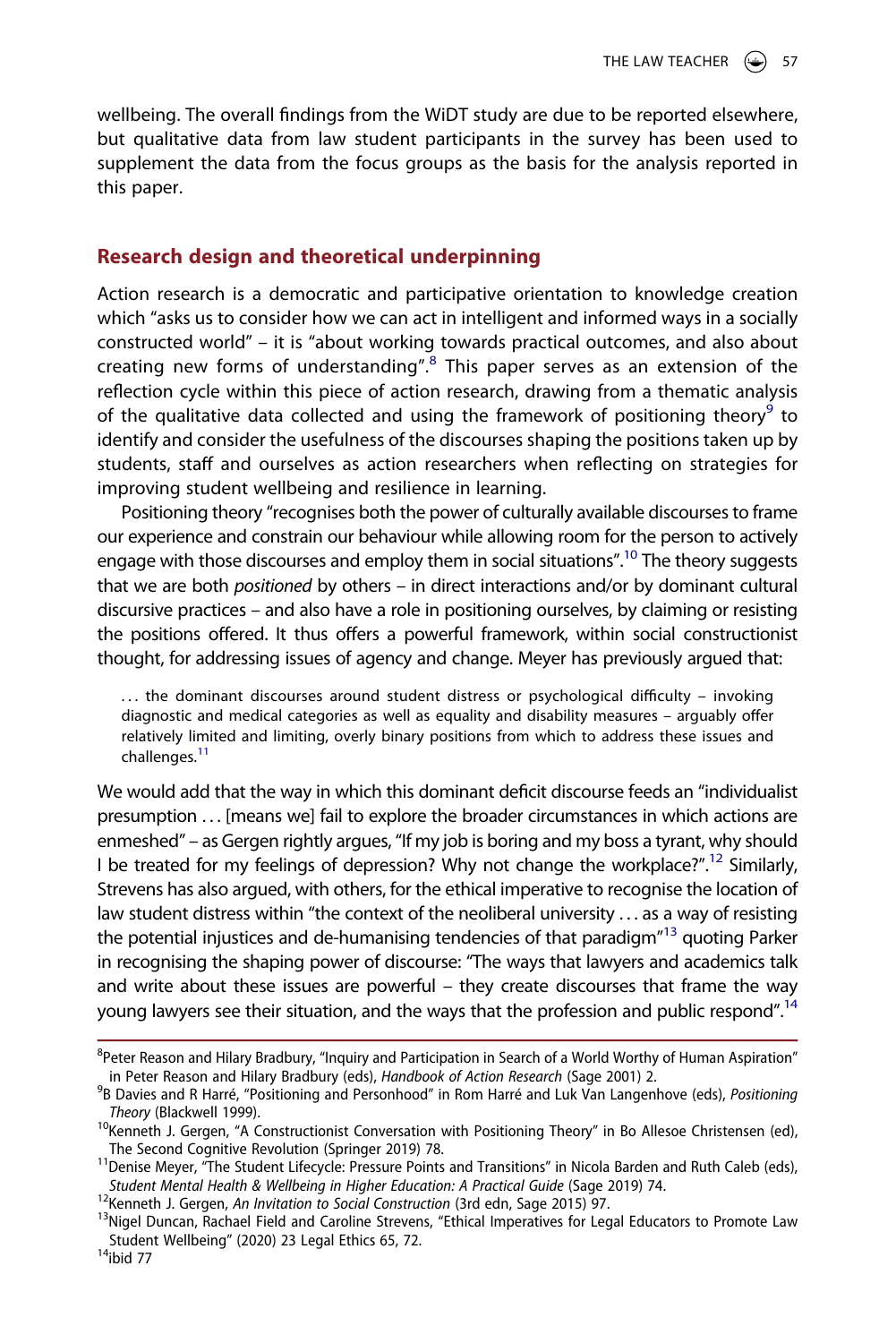#### 58 D. MEYER AND C. STREVENS

Countering this dominant discourse, Meyer has argued for greater recognition of the "emotional discomfort, challenge and even distress . . . [that is] an integral part of learning and the student experience"<sup>15</sup> and has introduced Gilbert's Compassionate Mind model for emotion regulation as shedding "new light" on the What Works? student retention findings, $16$  "that the promotion of a sense of belonging is a crucial factor in successful student retention initiatives", with its recognition that the psychological security required to regulate this inevitable discomfort "is provided *in relationship* with others, through shared identity within an identifiable community and a sense of acceptance and belonging within that community".<sup>[17](#page-5-2)</sup>

Strevens has long called for curriculum intervention to address law student wellbeing,<sup>18</sup> arguing (with others) for the ethical imperative to recognise and attend to law student stress and distress and proposing "ethical obligations for intentional curriculum design for the promotion of student wellbeing and the ongoing wellbeing of practitioners".[19](#page-5-4) These publications have all investigated the application of Deci and Ryan's<sup>20</sup> self-determination theory within the context of legal education.

Self-determination theory (SDT) suggests that motivation for learning and growth is linked to three innate and universal psychological needs – competence, connection and autonomy.

This approach, aiming to facilitate autonomy, competence and relatedness, informed the Student Success policy which Strevens devised and disseminated to staff across the School of Law for the 2019/20 academic year, encouraging staff to support student motivation and success.

Highly compatible with self-determination theory, Meyer has developed an innovative application of Gilbert's three-system Compassionate Mind model for emotion regulation as a framework for psychological literacy in relation to teaching and learning<sup>21</sup> and as the basis for a distinctive whole-institution approach to mental health and wellbeing aiming to enhance psychological flexibility, resilience and learning mindsets with a focus on skills for building social connection, community and inclusion. The approach aligns with the key principles of self-determination theory with its emphasis on a sense of connection and belonging (i.e. relatedness) as a vital part of the soothing response helping to regulate the uncomfortable threat response emotions arising in response to learning and other challenges (i.e. challenges to a sense of competence), which in turn helps to successfully engage the drive response to pursue valued tasks and goals (i.e. establishing a sense of autonomy). Like self-determination theory, the model recognises the motivating role of personal values in helping to regulate emotions in the interests of persistence in the face of failure or other barriers in the pursuit of challenging goals.

<span id="page-5-0"></span><sup>&</sup>lt;sup>15</sup>Denise Meyer, "The Student Lifecycle: Pressure Points and Transitions" in Nicola Barden and Ruth Caleb (eds),<br>Student Mental Health & Wellbeing in Higher Education: A Practical Guide (Sage 2019) 74.

<span id="page-5-1"></span><sup>&</sup>lt;sup>16</sup>Liz Thomas, "Building Student Engagement and Belonging in Higher Education at a Time of Change" (Final report from the What Works? Student Retention and Success Programme, Paul Hamlyn Foundation 2012).<br><sup>17</sup>Note 15, page 76.<br><sup>18</sup>Strevens, C., & Wilson, C. "Law student wellbeing in the UK: A call for curriculum intervention."

<span id="page-5-2"></span>

<span id="page-5-3"></span>Commonwealth Law and Legal Education, 11(1), 44-56. <sup>19</sup>Note 13, page 65. <sup>19</sup>Note 13, page 65. 20Note 4. 21D Meyer, "Emotion Regulation for Learning: Skills for Addressing the Anxiety Epidemic in the Classroom"

<span id="page-5-5"></span><span id="page-5-4"></span>

<span id="page-5-6"></span>

<sup>(</sup>Workshop at the Advance HE Learning & Teaching Conference, University of Northumbria, 3 July 2019).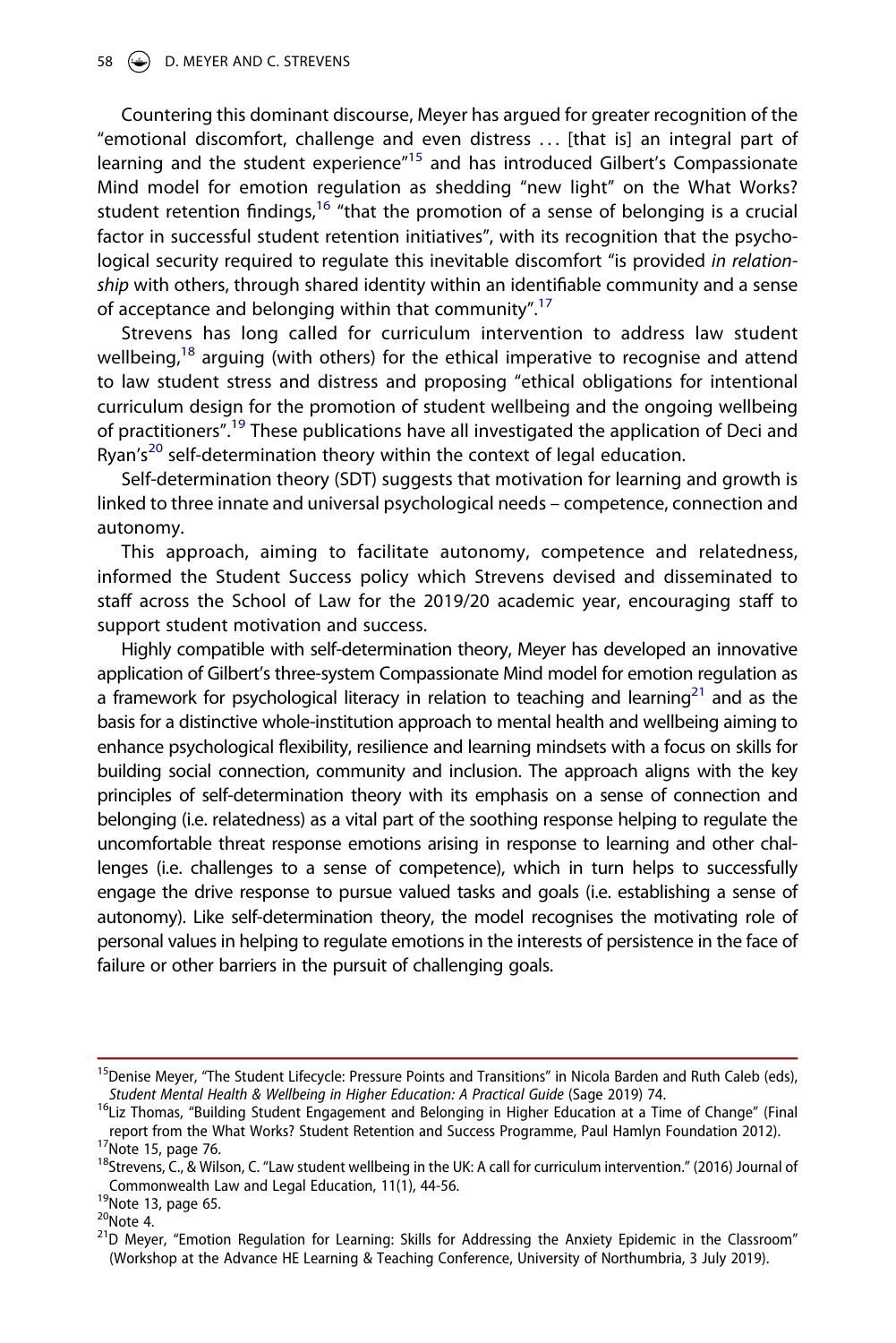The approach aims to undermine the overly dominant medicalising discourse by de-pathologising ordinary threat response emotions like anxiety or low mood, and offering a more constructive position presenting emotion regulation as a life skill which can be learnt and practised in the interests of learning success. In particular, the approach challenges the dominant deficit-focused narrative around the idea of "support" by depicting support as a basic human need, and mutually beneficial "supportive connections" as a central ingredient in learning success. This undermines the individualised responsibility for wellbeing implicit in the dominant discourse, and introduces the vital role of inclusion and belonging in promoting wellbeing and mental health for all. An introduction to the model has been captured within an engaging four-minute explanatory video animation entitled "Emotion Regulation for Learning and Life".<sup>[22](#page-6-0)</sup>

The aim for the pilot project was to explore ways to introduce this psychological literacy model to students as an integral and deliberate part of the curriculum, complementary to the Student Success framework and offering "learning and tools for selfcare and positive mental health" in a format consonant with the whole-institution approach recommended in the #Stepchange guidance. Likewise, the project enlisted students in developing the proactive "communities of learning and peer support $n^{23}$  $n^{23}$  $n^{23}$ recommended in the guidance.

# **Analysis: developing fruitful positions for wellbeing**

The Covid-19 pandemic offered a ready-made opportunity to consider emotions and strategies in relation to the new challenges it posed. Under the rubric of "Wellbeing in Difficult Times" students participating in the survey and focus groups were asked about the move to online learning and other challenges they had faced personally, and what old and new coping strategies they used to help them face these challenges. All focus group students were also asked to reflect directly on their experience of the project interventions. The following analysis identifies discursive themes in how students are positioned or position themselves within these reflections about the two project interventions.

# **Part 1: student leadership**

A key focus for the project was co-creation with students to foster and support student wellbeing in the Law School. Student leaders from the student-led Law Society, affiliated with the Students' Union (UPSU), had been keen to develop a peer support programme and agreed to work with us in the spirit of action research drawing on the learning from an existing institution-wide student leadership programme (led by Meyer) to develop a bespoke co-created scheme for the Law School.

The student leaders had initially envisaged setting up a traditional peer support scheme, seeing students as more likely to seek support from trained peers than from specialist services for anxiety, depression or other mental health difficulties. However,

<span id="page-6-0"></span><sup>&</sup>lt;sup>22</sup>See https://myport.port.ac.uk/guidance-and-support/health-and-wellbeing/student-wellbeing-service/learn-

<span id="page-6-1"></span>ing-well<br><sup>23</sup>Phrases from the original 2017 #Stepchange framework - the refreshed Stepchange: Mentally Healthy Universities guidance can be found at https://www.universitiesuk.ac.uk/what-we-do/policy-and-research/publications/stepchange-mentally-healthy-universities accessed on 9 February 2022.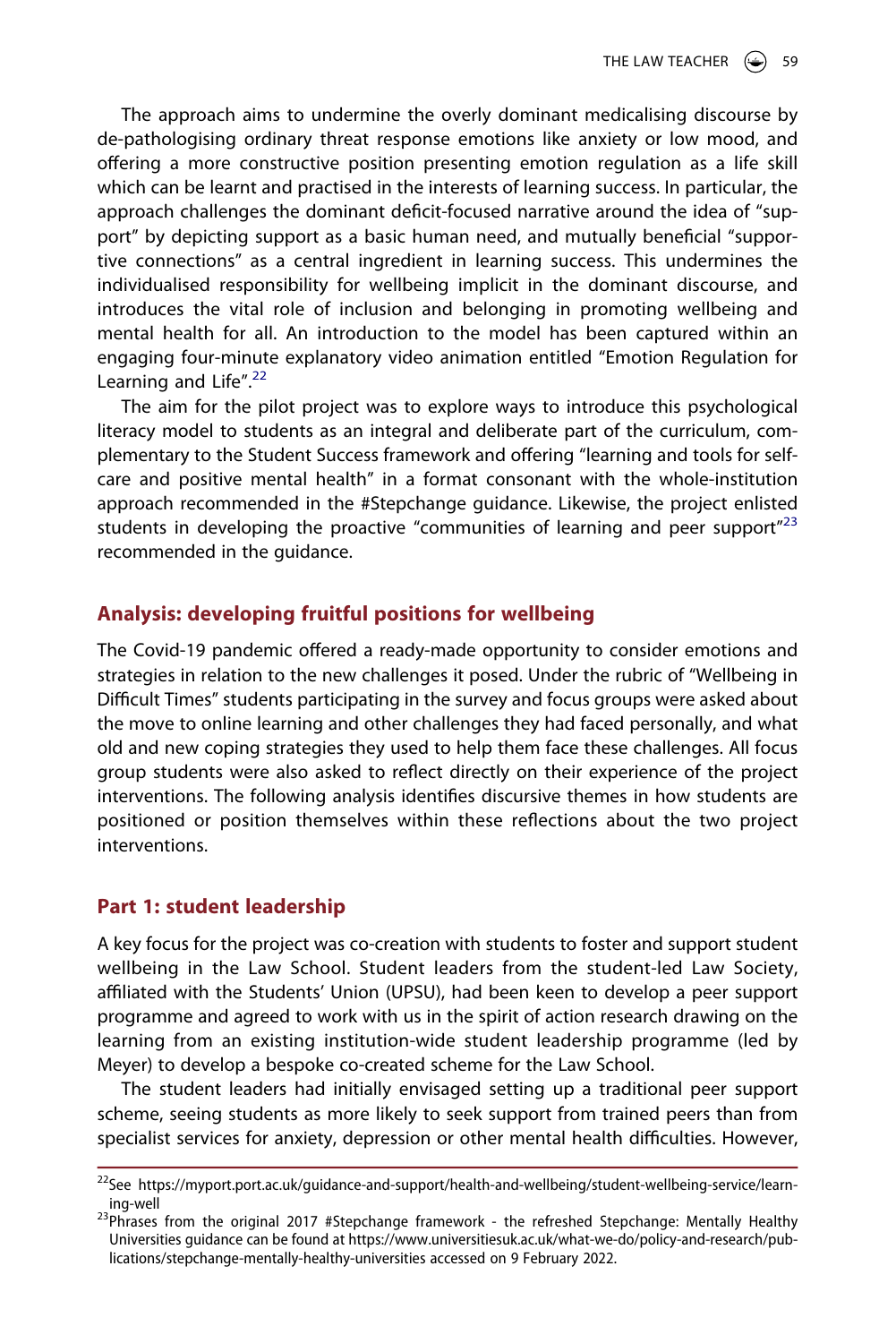Meyer's experience in the initial stages of the institution-wide programme was that finding students eager to occupy supporter roles is easy, while meaningful engagement with their support is often disappointingly low.

The fatal flaw in traditional schemes is their inherent positioning along deficit lines, implicitly requiring users to identify themselves as "in need" of support – a vulnerable disempowered position avoided by most, particularly those sensitive to stereotype threat or imposter syndrome. By contrast, the "supporter" position is sought after as it delivers clear benefits, enhancing confidence and developing transferable skills to populate students' CVs. The training programme developed as part of the wider project explored the ethics of this with prospective supporters and used the Emotion Regulation for Learning model as a framework for rethinking the idea of "support", reframing peer support to focus on developing peer "leadership".

This approach positions student leaders as role models in upholding the values of the University's Student Charter, which emphasises a commitment to learning and selfdevelopment, respect, support and community building. Instead of focusing on one-toone peer supporting skills, the training focuses on developing students' psychological literacy and self-respect as the basis for leadership skills such as empathic listening, facilitation of respectful and inclusive social interaction, bystander intervention and restorative conflict resolution. The leadership model positions students themselves as the agents of the supportive learning community which fosters learning success for all, encouraged to focus their leadership efforts on inclusion and community-building activities helping fellow students to make connections with their peers in order to develop a sense of belonging.

The six students who had been recruited for the Law School programme decided to call themselves "Law Wellbeing Champions" and the scheme they developed is described by one of them in a video recorded to share with other students:

LWC video: We try to create a sense of community, a sense of belonging and an overall support network for Law Students. We help look after the wellbeing of students, we're a support system and we run different kind of events . . . so we've run different workshops, like How to Deal With Rejection, How to Manage Your Time, so you're not too stressed, and we direct people to the help that they need and where they can find guidance.

Reviewing the benefits of their participation in their WBC focus group, the students recognised benefits similar to traditional peer support programmes through developing transferable skills, but also recognised the personal benefit:

LWC2: that is definitely what brought me into it . . . the fact that someone could train me and it's something to talk about at interviews and . . . then I've had a community grow through that.

Others reflected on the personal benefit from learning the psychological literacy model – "I developed my emotional intelligence" and "[it] taught me to reach out for support", in addition to the wider skills such as developing their empathy and general people skills.

Overall as they reflected on how they would evaluate the success of their event programme, these students felt pleased with the events themselves and a perception that the students attending had found them beneficial, but disappointed that they had not attracted greater numbers. One student reflected: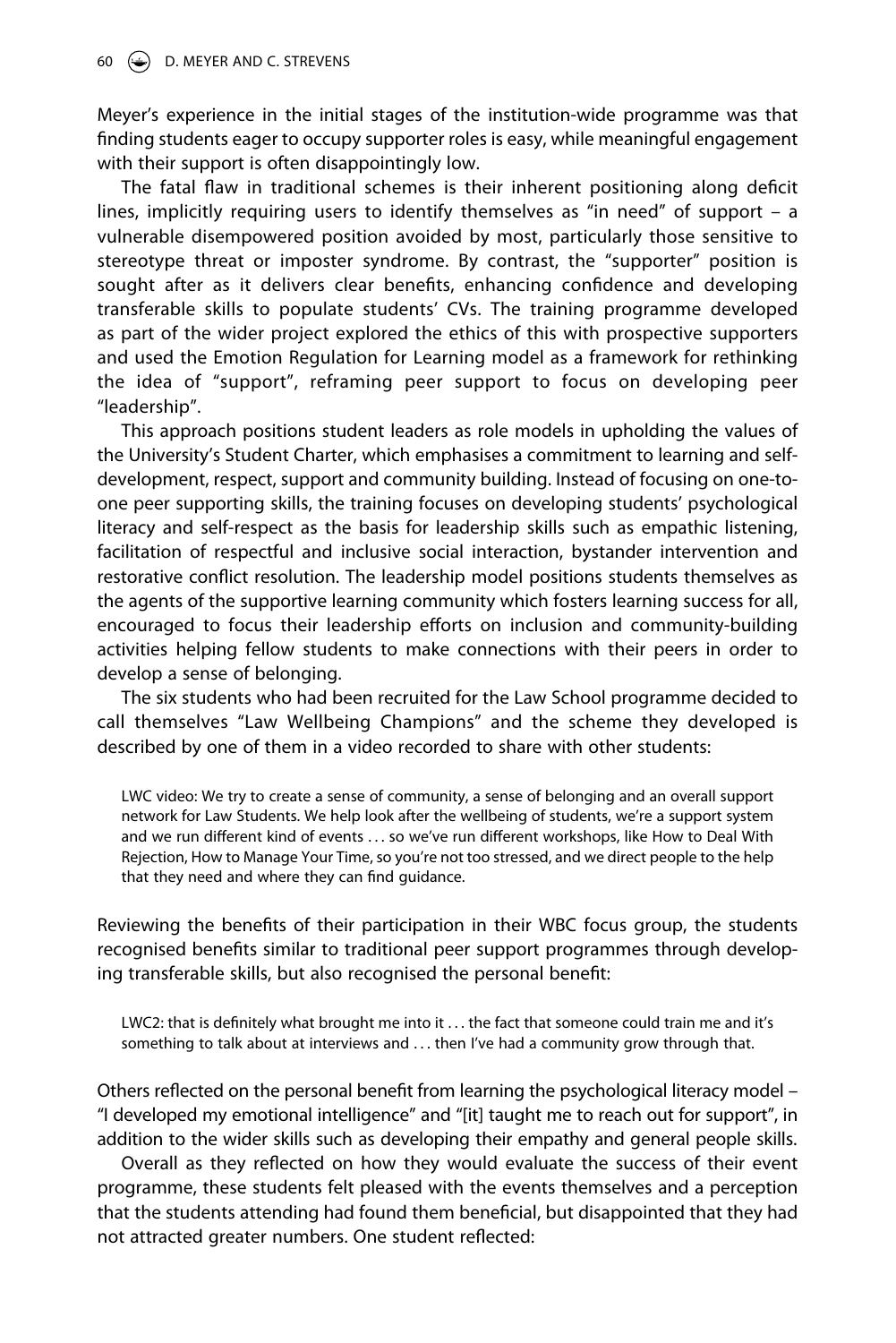LWC1: One thing that keeps popping up with me is the stigma around the word "wellbeing". So, as soon as someone sees that it's a wellbeing event that's like a good 80% of people just gone, like that . . . I don't have a clue how to go and destigmatise the word "wellbeing" . . .

This participant's comment led to further explicit reflection in the focus group discussion about how people are positioned by the dominant discourses around mental health and wellbeing, with us respectively referencing our previous research and a reminder of how the co-creation discussion for the law wellbeing champion role had considered the effect of including the word "wellbeing" in the title. The general consensus was that it would be more effective not to badge a role or events with the word "wellbeing".

Students in the L4&5 focus group were also asked whether they had been aware of the student-led aspects of the project, or anything which had been effective at building a sense of community. Only one of the students was confident that they'd been fully aware of this part of the project, and felt that they had benefited personally, but wasn't sure how far it had reached

I went to most of the Law Society events last year and I was aware of the Wellbeing Champions and everything. I have made new connections and some friends from attending events which is useful as it increased my sense of inclusion within the university.

I'm not really sure if they were that well known, outside of the Society – I'm not really sure how far it got to students who didn't really integrate that much.

Several students commented on the benefit of a particular "Study with different years" event, agreeing that they had found it beneficial to extend their network to students from other years.

In the WBC focus group there was a more detailed discussion about the value of their supportive connections with others on their course for coping with the challenges of online learning:

LWC2: I've actually felt quite lucky this year to have a good group of friends on my course and in the Law Society, 'cause I think in my first and second year I didn't have that. – my friends were all on different courses and I think I would have really struggled this year if there was no one else I could text or talk to, ... who was going through the same thing.

This comment implies an element of randomness and "luck" relating to this sense of community with others on the course, and these students underlined their belief in the importance of their Wellbeing Champion role for a more proactive approach to inclusion.

The students' ideas for how to build on these findings are discussed in more detail below.

# **Part 2: curriculum intervention**

The starting point for the project was the expectation that university-wide measures addressing student wellbeing would be most effective when embedded within academic departments and by academic members of staff, with reinforcement by student peers. From the perspective of positioning theory, embedding a focus on wellbeing within the curriculum in this way, along with peer endorsement, should go some way towards normalising conversations about wellbeing and at the very least providing a step forward in the battle against the stigma surrounding mental ill-health.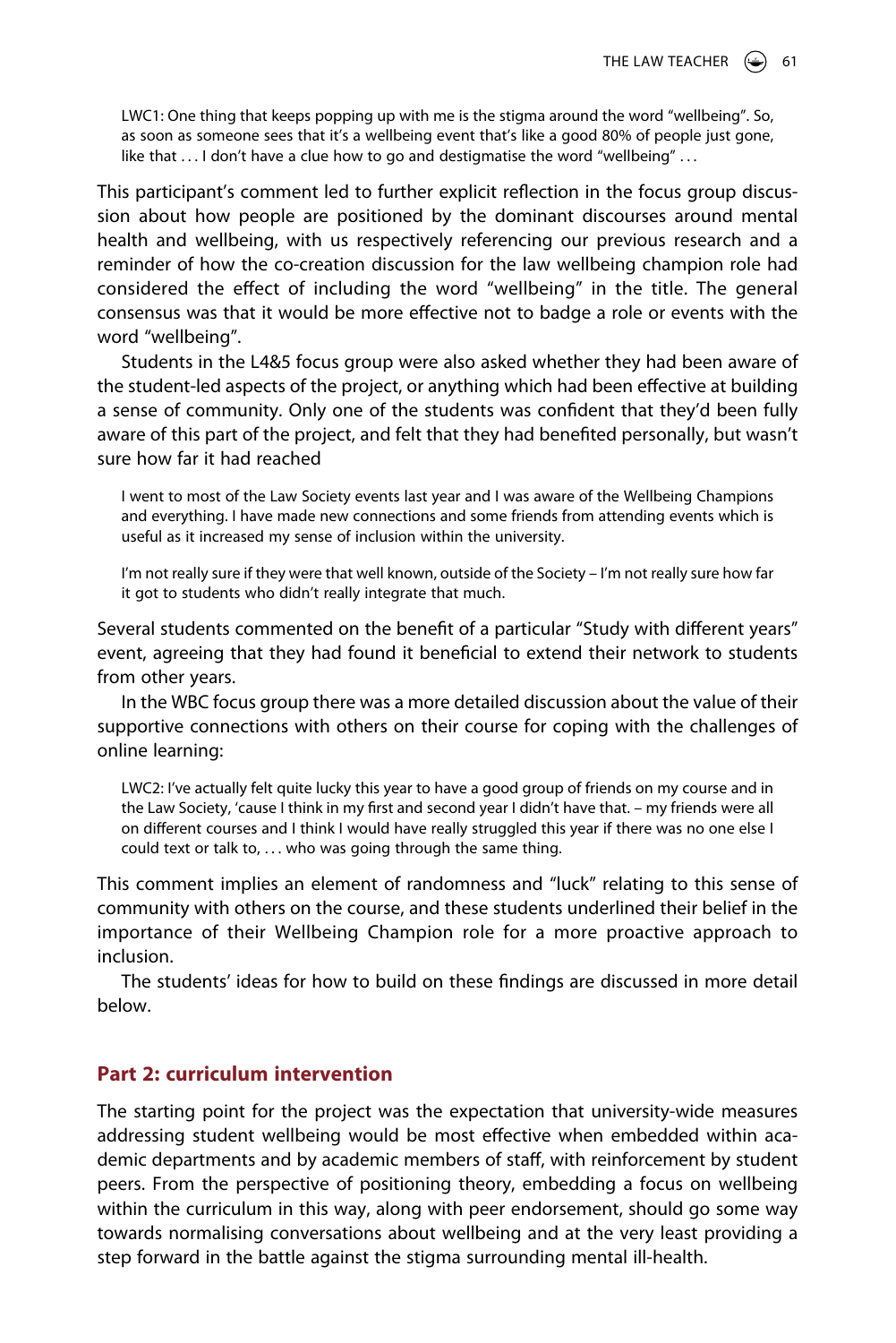#### 62 D. MEYER AND C. STREVENS

The main intervention in this context was through two tutorial sessions introducing the Emotion Regulation for Learning model. However, when the L4&5 focus group participants were asked to evaluate the curriculum interventions directly, only one of the five participants remembered having seen the Emotion Regulation for Learning video previously, and they suggested that introducing the model in a personal tutorial session might not have been the most effective method for dissemination

Student 5: I'm afraid to admit it no, I haven't actually been to many tutor sessions because I've been working between uni ... I just want to add though that that's no reflection on my tutor ...

This was interesting as it echoed something the staff members had reflected upon during conversations to shape the intervention – staff were aware that attendance at tutorial sessions often tended to drop off quite significantly and had speculated that a "deficit" mentality might be affecting this, with students possibly seeing tutorials as something which were there mainly for those who "needed" more support or possibly for "remedial" skills development.

Staff were also aware that without credit-bearing status, tutorial sessions were likely to suffer from the strategic approach implied in Student 5's comments, with many students under financial pressure having to make difficult choices about how to allocate time to their studies and more likely to sacrifice sessions which did not have a direct bearing on credit-accrual.

Students in the L4&5 focus group also felt that tutorial sessions weren't as clearly signalled in the course timetable as other sessions, with comments like:

Student 4: I did find that . . . some tutors weren't really making it aware that there was a session it would just be expected you just need to check your timetable . . . And then by the time [you] realised [you] had a tutor session, it was too late.

Other students agreed with this and suggested that email reminders from tutors would raise the profile of tutorial sessions more. The implication in this discussion was that this suggestion was not just about "nannying" students, but rather that tutors' actions (or inactions) were communicating something about their own valuing of the tutorial sessions and their content.

This exchange offers food for thought regarding choices about how and where wellbeing-related content is integrated into the curriculum, and what that communicates to students about staff members' perception of its importance and relevance. Lipservice level of attention to both wellbeing and inclusion is insufficient – psychological or wellbeing literacy may be a good starting point, but it is only through thorough embedding via changes in core, everyday practice that more fruitful possibilities and positions for action are properly opened up.

In the general L4&5 focus group, participants were shown the video animation to remind them of the model and were asked to reflect on what was helpful for themselves or other students from their understanding of the video's message. The students' comments made it clear that they could see the relevance of the key concepts communicated, one saying it was "interesting to learn about and useful to know . . . the different parts of why we feel different emotions". Another reflected the message that emotion regulation is a skill which can be acquired and practised:

I think it's all very useful especially if students just keep these three things in the back of their head and strive for a compassionate mind throughout their university experience. Like the video said, it's about practising.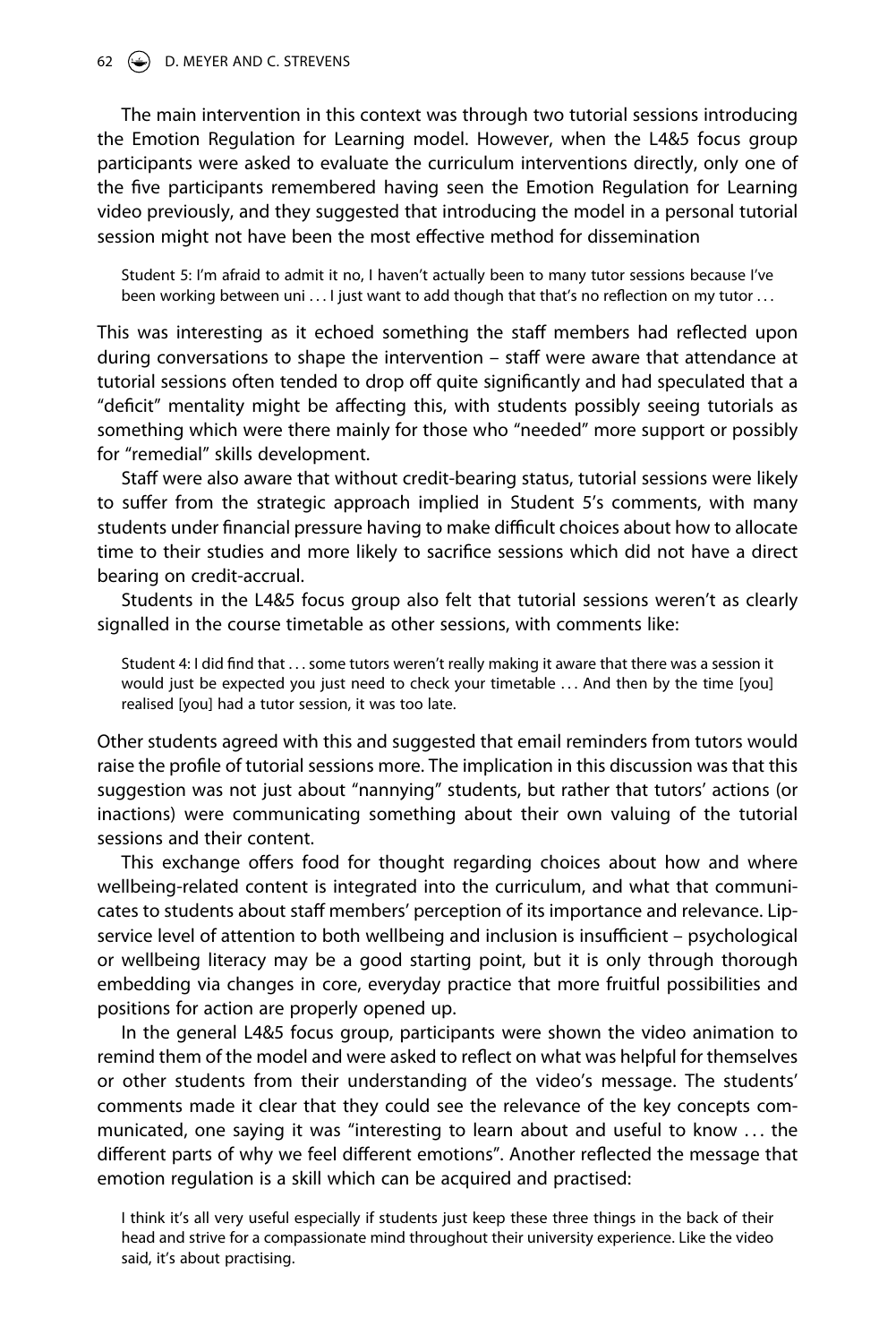There was also clear recognition of the message regarding the relevance of wellbeing skills for dealing with common learning challenges:

The part regarding the need to find a balance between the drive and the fear system. New students might tend to work too much since they fear failure so it is important to remind them to also take some time to look after their well-being.

This student's comment highlights the over-work and perfectionism that can arise in the pursuit of competence, and demonstrates how the model can provide reinforcement for the requirement in Strevens' Student Success policy for staff to structure in opportunities for students to make mistakes and experience fruitful failures.

One student's reflections on the helpfulness of the video very clearly identified the constructive benefit of the "de-pathologising" framing of anxiety in the model:

"Running away is not helpful" as this is something that I struggled with when my anxiety developed during lockdown. I just wanted to forget about uni and socialising completely but [the video shows that] this is just my flight or fight instinct and it's fine.

The comment underlines the way in which the model aims to position students with the mindset to persist in the face of challenges, as one survey respondent also demonstrated: "I have been trying to stick with the task at hand, whereas previously I would give up. I have also been asking for help in more places".

When the L4&5 focus group students were asked what they did remember of the curriculum input about wellbeing it was the values session which stood out for them:

. . . because it made me reflect on something I had never thought about before. During lockdown I was able to see how some of those values actually apply to me in reality.

Asked to reflect on learning from their pandemic experiences related to their values, survey respondents demonstrated development of greater psychological literacy in line with the model: "not to spend so much time stressing and completing work and learn to take a break", "some things not important and to just focus on what is important" and many of them found the survey itself a useful opportunity for self-evaluation: "It feels useful to reflect upon what specific things have helped me to keep motivated so I can use them further in my studies", "it is always good to pause and think to reflect on your own experiences and personality – this is so important in growth and adaptation to the next year of university".

These findings have helped to reinforce the intention to develop the curriculum intervention on the basis of a streamlined self-reflection tool which helps students to evaluate their psychological literacy and continue to monitor the associated skills as they progress.

The final comment on the helpful aspects of the model from the video animation focused on another fundamental aspect of its message, reinforcing aspects of the Student Success policy focusing on relatedness: "The part about protecting personal connections". Recognition of the importance of social support was a significant part of this focus group's reflections in relation to the challenges of the pandemic. They had initially focused on technical or practical barriers, like lack of access to computers and physical resources in the library, but as they reflected they recognised the wider wellbeing implications of losing a sense of being part of a learning community: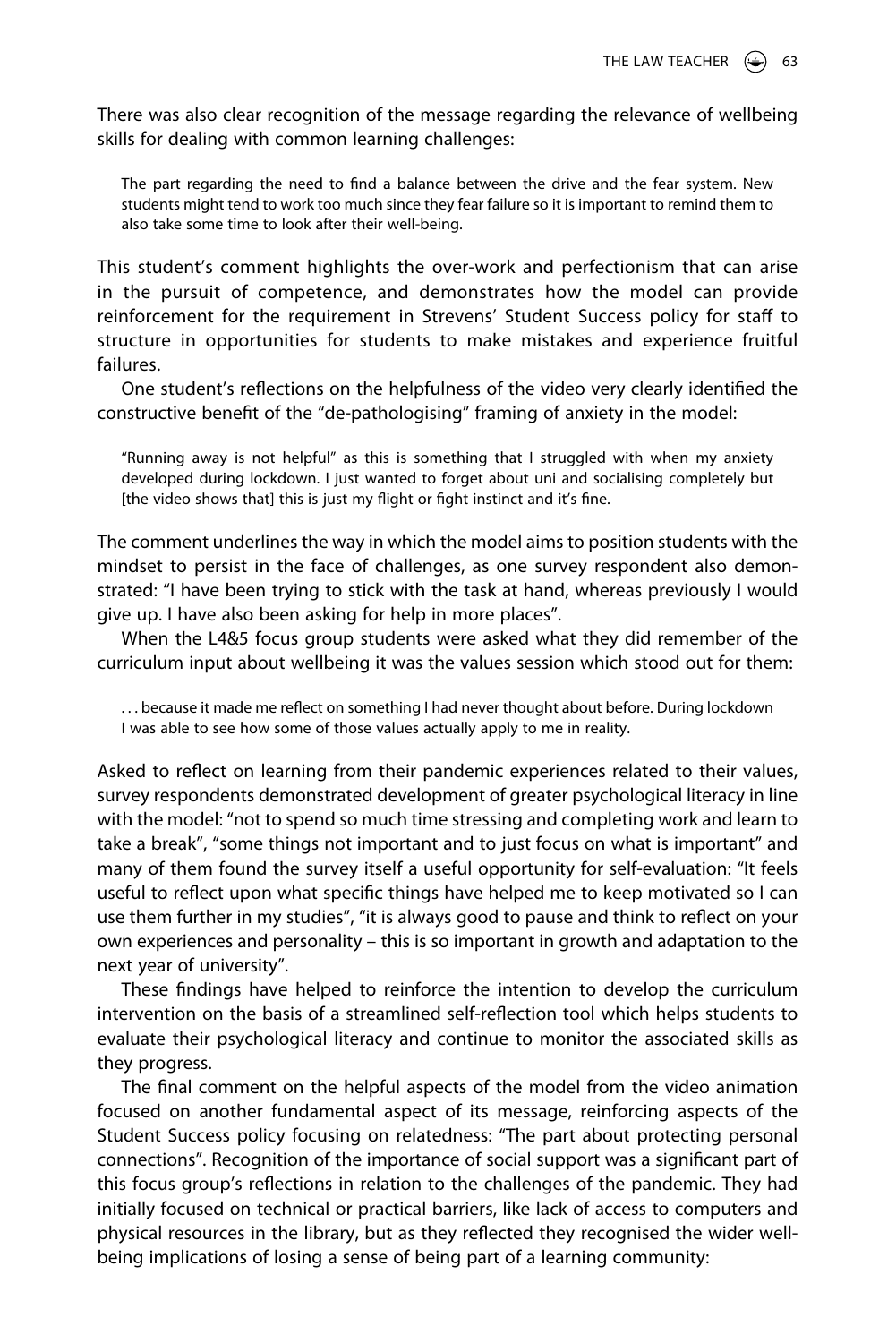#### 64 D. MEYER AND C. STREVENS

I think it's not necessarily just the library . . . but . . . not being able to meet up and start to discuss it with people and to go to a social space and get yourself going for the day like, that kind of lack of routine, I think, is what throws a lot of people off when something like this happens.

Students also made an overt connection between wellbeing and a sense of inclusion: "you have to be somewhere that is inclusive and right for you". One student also recognised that her awareness of being "at a disadvantage because being a minority" meant that she felt she had to "isolate [herself to] work harder", thereby missing out on some of the fun of being a student and worrying about the impact of this: "I just don't want it to take a toll on my wellbeing".

A survey respondent who felt that having to do a lot of paid work had made it harder for her to enjoy a full student experience, affecting her sense of belonging and her mental health, said: "I hope the university uses this survey to help students . . . who need the most because they come from disadvantaged backgrounds". Likewise, a focus group member from a minoritised background who had struggled to feel a sense of community on his course said: "I think it's the uni, and also the students that should be in it as well, to create a community so you feel close".

There is an interesting implicit point, when considering these students' comments, about how both material disadvantage and disadvantage through minoritised identity can affect students' access to the extracurricular or "optional extra" aspects of learning – and if wellbeing and belonging-focused activity are located here rather than in the core curriculum then this potentially compounds the learning advantage for those who already have the privilege of wider access. These students are clear about the university's responsibility to be more active in addressing disadvantages and lack of inclusion, in order to deliver a better student experience for all students.

#### **Part 3: next steps**

The latter part of the discussion in both focus groups moved from evaluation on to cocreation of next steps and further actions, which are summarised in this section.

The Wellbeing Champion group decided to drop the idea of a separate Wellbeing Champion role, but wanted to retain the value by ensuring that as many students as possible could benefit from the training and leadership experience for their CVs. They thought it would be better to build from the existing community-building function served by the student Law Society using the traditional "buddy" system used in student societies, where every new member is assigned an older member to welcome and induct them.

However, there was also an awareness of deficit positioning – that those who "need" something like this might be less likely to come forward, and miss out on the benefit. They were keen to see that such a system was made properly accessible and inclusive, by being automatically available for everybody. In order to achieve this they felt that the scheme should be embedded as part of the course, but they felt that it was difficult to know on what basis to match people, and that one-to-one pairings might also be a bit hit and miss, with a danger that "there's always going to be people who can't be bothered to do it as well":

Student 4: . . . and if you get put with someone who's just not interested, then that's also an issue because that's gonna make you feel a bit deflated.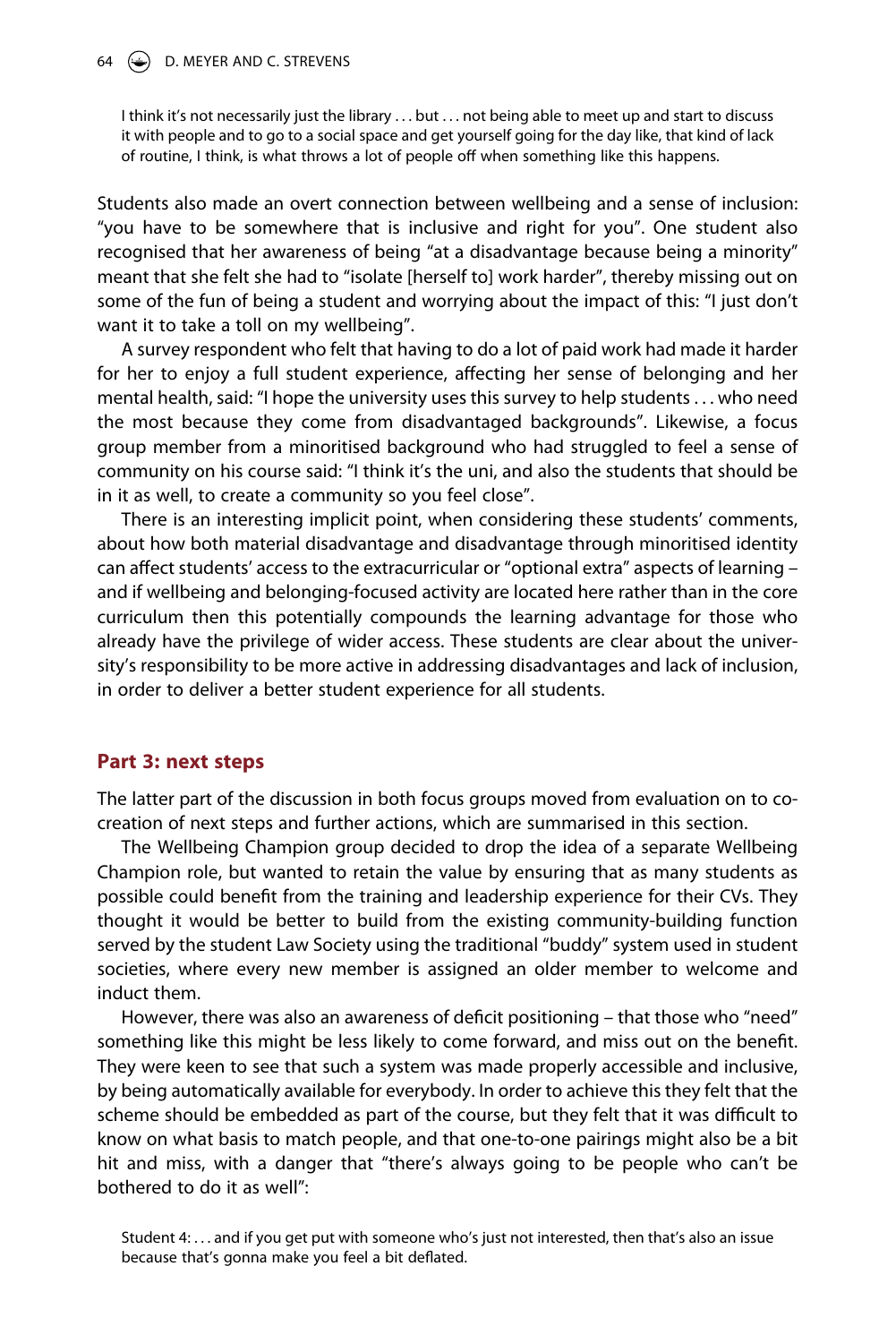They therefore preferred the idea of new students being assigned to peer groups with several trained senior students to facilitate – "that'll be quite cool to have a little support network".

The most obvious arena for taking forward some of these ideas was within the group tutorial system, as long as these were given a higher profile and prominence by staff. Students felt that there needed to be much more publicity, "more awareness at the start of the year on how to be involved, for people wanting to train and for people wanting to [participate]", as well as better communication generally, for example trying to "notify more students about their tutor sessions (by email) so they can get more involved".

In general, there was a feeling that involvement from tutors and other staff was essential – for structuring and promoting students' engagement with each other, and demonstrating the value of the activities – but with room for students to take the lead and set the agenda within this structure.

# **Discussion and findings**

Positioning theory supports a "future forming sensitivity [which] shifts the direction of inquiry from reflecting or representing the social world, to actively transforming it" by "challenging existing traditions of understanding and offer[ing] new possibilities for action $n^{24}$  in the field of student wellbeing and mental health.

The action and reflection cycle described here has allowed for the development of a number of ways to position students and staff with fruitful possibilities for action circumventing some of the traps created by deficit discourses about wellbeing and mental health.

This analysis of reflections from the student focus groups gives some indication of the difficulty in promoting psychological literacy. Despite the amination being shown to groups of law students on several occasions, only one student could recall it and then in only general terms. This reinforces our view that measures need to be embedded into the curriculum and endorsed by academic staff.

We remain of the view that embedding university level mental wellbeing measures within the department and incorporating them, in addition, into the curriculum as opposed to into personal tutoring is likely to address some of the issues identified in this discourse analysis. Students highlighted problems with personal tutorial sessions that were not timetabled and not sufficiently promoted by academic staff and that resulted in low student participation.

<span id="page-12-0"></span>Students recognised the limiting impact of the deficit model and the problem with using the term "wellbeing". They endorsed Meyer's approach to using leadership training and the practice of such leadership skills in building an inclusive community and increasing a sense of belonging as being both a personal benefit and of benefit to the wider student body. They reflected upon the benefit of creating peer learning communities where students were mixing with students from other levels. This could form a new model for either personal tutoring or a new group-based buddy system.